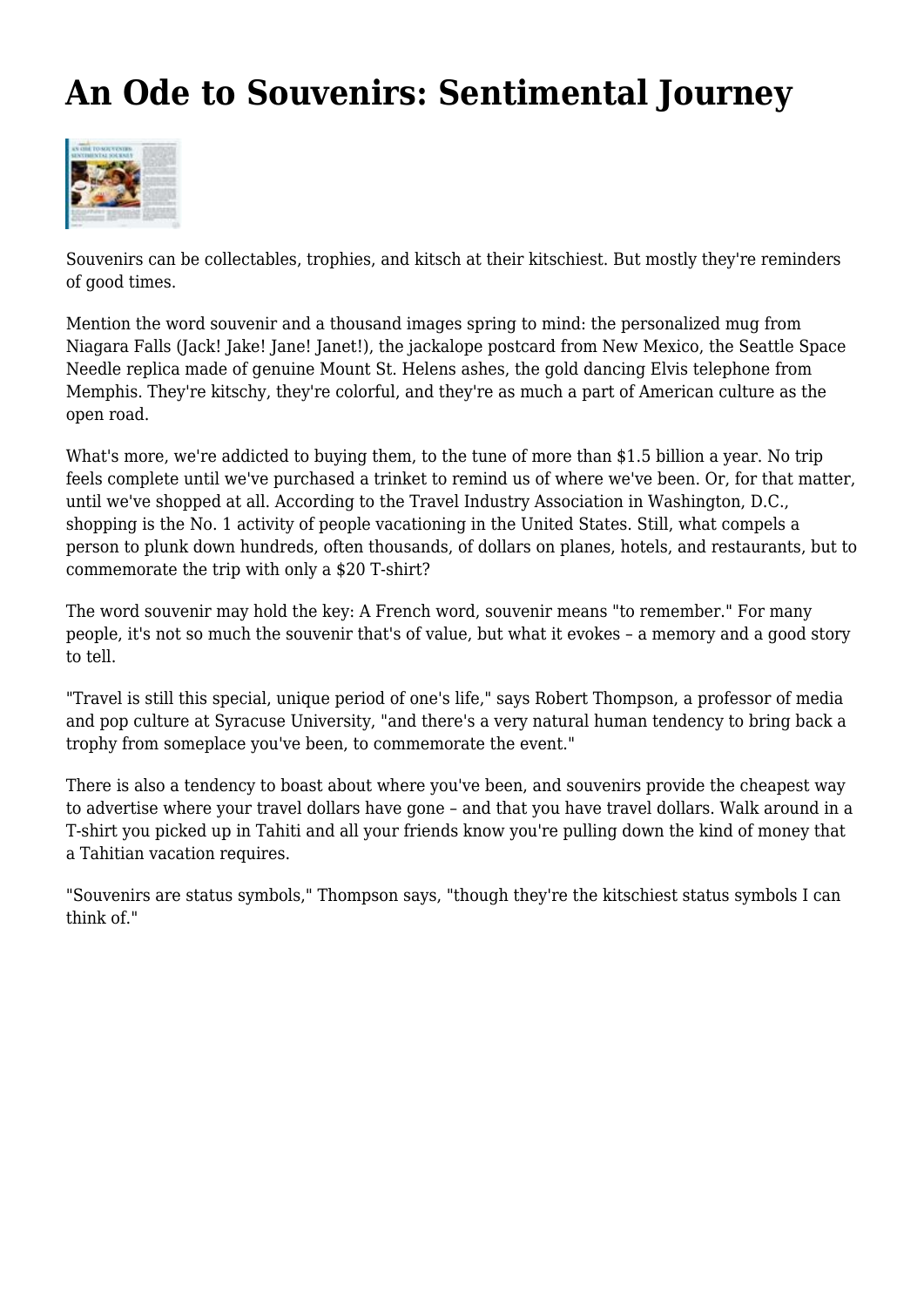

But they're status symbols with staying power. Ever since humans have traveled, they've picked up souvenirs. As early as 700 BC, Homer, in his epic poem The Odyssey, wrote of his hero's gift gathering in far-off lands. (The author may, however, have been euphemistically referring to pillaging and plundering.)

By the 12th century, when medieval Christians began making pilgrimages to various shrines, they purchased metal badges – complete with an image of the shrine's saint – and affixed them to their hats and clothing. Like the T-shirt from Tahiti advertising our devotion to mammon, these badges did a terrific job of broadcasting the pilgrim's devotion to God. The badges, which may have been the first mass-produced souvenirs, were such a hit that in 1466, the Swiss monastery of Santa Maria managed to sell 130,000 in two weeks, according to Godfrey Evans, co-curator of an exhibit on souvenirs at the Royal Museum in Edinburgh, Scotland.

In the 1600s, the British brought the secular souvenir into vogue with their "grand tours," the trips undertaken by wealthy young men to finish their education by steeping themselves in the Continent's greatest art collections, architecture, and classical monuments.

Americans were not far behind, although it took some time to arrive at the tacky, made-in-China souvenir of which we're so fond today.

"There was a period," says David Shayt, a specialist at the Smithsonian Institution's Division of Cultural History, "when the souvenir had to literally be from the site." As an example of this, he points to the Smithsonian's own Star-Spangled Banner, from which many strips were cut and given to the families of War of 1812 veterans as souvenirs. After the Liberty Bell stopped ringing in 1846, city fathers in Philadelphia took a hammer to it, chipping off pieces to present to visiting dignitaries.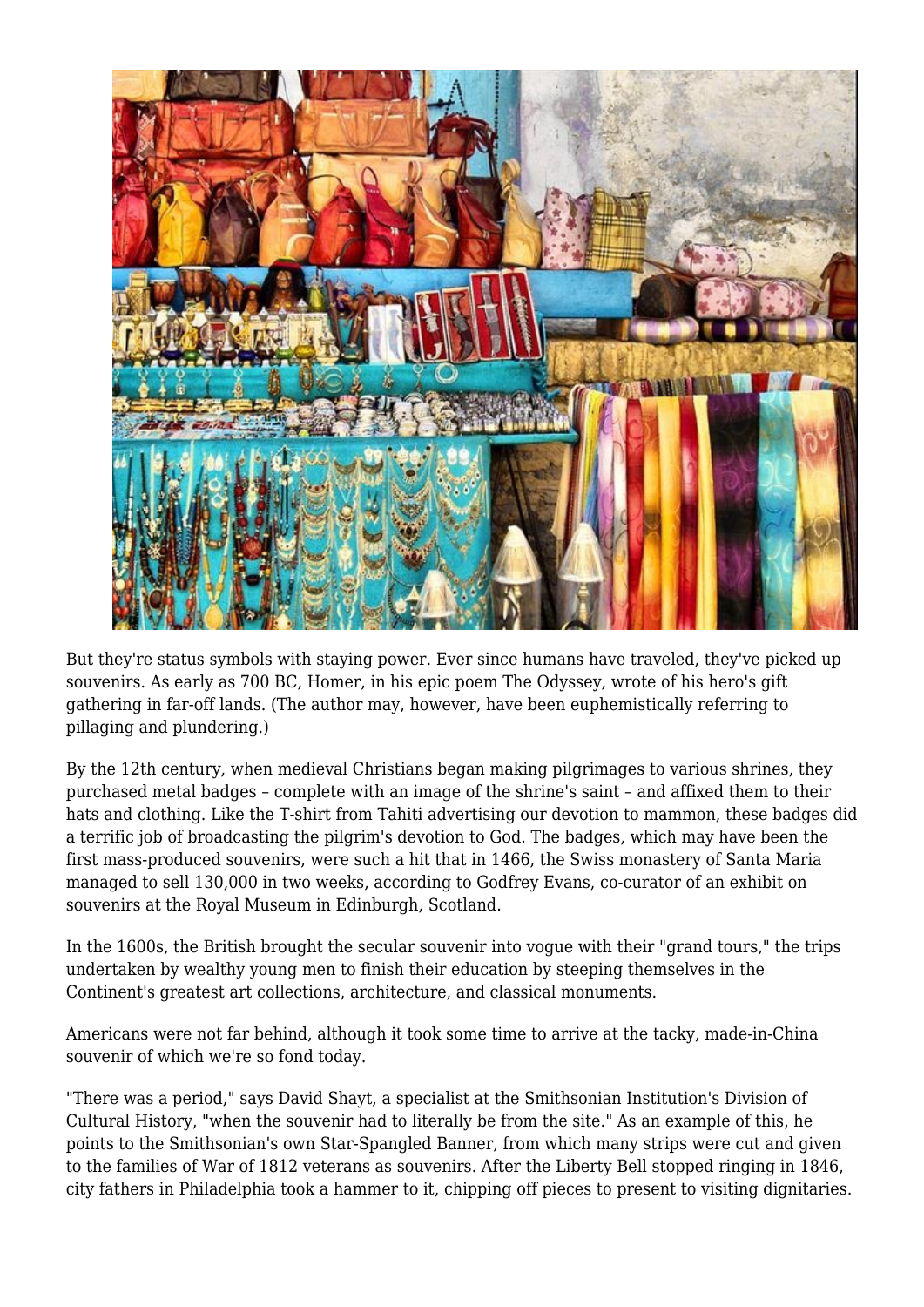Not until the inception of the world's fair – that veritable celebration of modern industrialism and mass production – did the souvenir as we know it come to be. At the first world's fair, the 1851 Crystal Palace Exhibition in London, trinkets abounded, everything from handbills to small cards, paperweights to women's compacts, all emblazoned with the image of the Crystal Palace. But it was at the expositions in Philadelphia in 1876 and Chicago in 1893 that "the biggest explosion of souvenirs occurred," according to Shayt. Why?



"All of a sudden," he says, "we had the ability to mass-produce widgets of all kinds." Newly urbanized Americans came home from the world's fairs, such as the 1915 Panama- Pacific International Exposition in San Francisco, with souvenir china, pillows, handkerchiefs, even bedspreads. Trinkets became important evidence that you had been there.

In the 1890s, the picture-postcard appeared. It has probably become the most popular souvenir of all time, which is ironic because it's the one specifically intended to be given to someone else. Of course, that may also be why it's so popular: It has the unique ability to torture the recipient, stuck at home. With the rise of car travel in the 1920s and '30s and then the great Baby Boomer Family Road Trip of the '50s and '60s, the postcard became as important as the family slide show.

Today's tourist suffers from an overdose of practicality, indicative of the overall trend among travelers to want the most bang for their vacation buck. "We're in the information age," says Steve Lynam, a former vice president of retail for Xanterra, the concessionaire for Yellowstone and Grand Canyon national parks and Mount Rushmore National Monument. "Our guests want a product that not only evokes memories and advertises a trip, but can offer an educational component in addition. When a tourist buys a T-shirt, for example, with a graphic of the Grand Canyon on it, there's a hang tag attached with information about the South Rim."

Most likely, a T-shirt is exactly what the average tourist will buy. "T-shirts are still our top sellers," Lynam explains, "and the coffee mug business has improved, too." If there's one thing that today's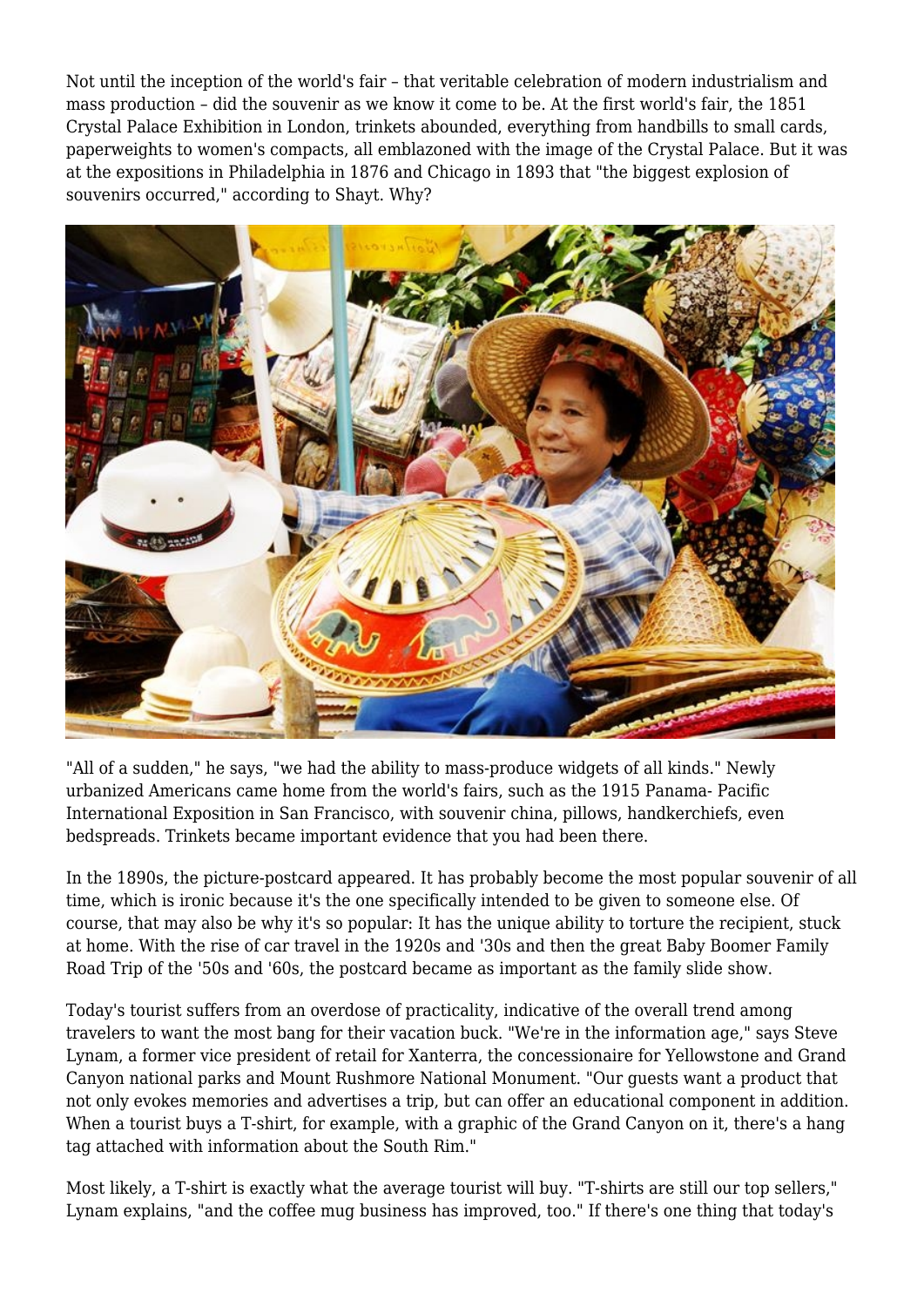souvenirs have in common, it's that they're functional, a buzzword you hear again and again in the souvenir industry.

This assumes, however, that the traveler is uncool enough to purchase a souvenir – or to purchase it with a straight face. As cynicism becomes the norm, says Professor Thompson, a hierarchy of hip has arisen around souvenir buying. On the bottom rung are people who haven't even visited a certain place. The next rung belongs to people who have been to the place and, Thompson says, "have the Tshirt to prove it." The top rung, he says, is reserved "for people who have been there but are too cool to wear the T-shirt."

It's enough to make a traveler yearn for the days when you only picked up a Golden Gate Bridge snow globe because, well, you had been there and because your memento seemed like something truly special.

Legions of collectors have decided that early souvenirs were indeed special. They're collecting everything from china (early-20th-century German imports with "views" are hot) to snow globes to postcards. Ashtrays – which straddle that fine line between souvenirs and looted goods, depending on how much you paid for your hotel room or your meal – have become so popular that an entire book has been written on casino ashtrays.

Almost anything can qualify as a souvenir collectable. "As collectables go," says Harry Rinker, president of Rinker Enterprises in Vera Cruz, Pa., and an authority on antiques and collectables, "souvenirs are very cheap." Why focus on souvenirs? "For one simple reason," says Rinker, who has his own formidable accumulation. "There's a collecting gene in our DNA. In some people, it's just more developed than it is in others." It's a way, he says, of expressing individuality in an increasingly conformist world.